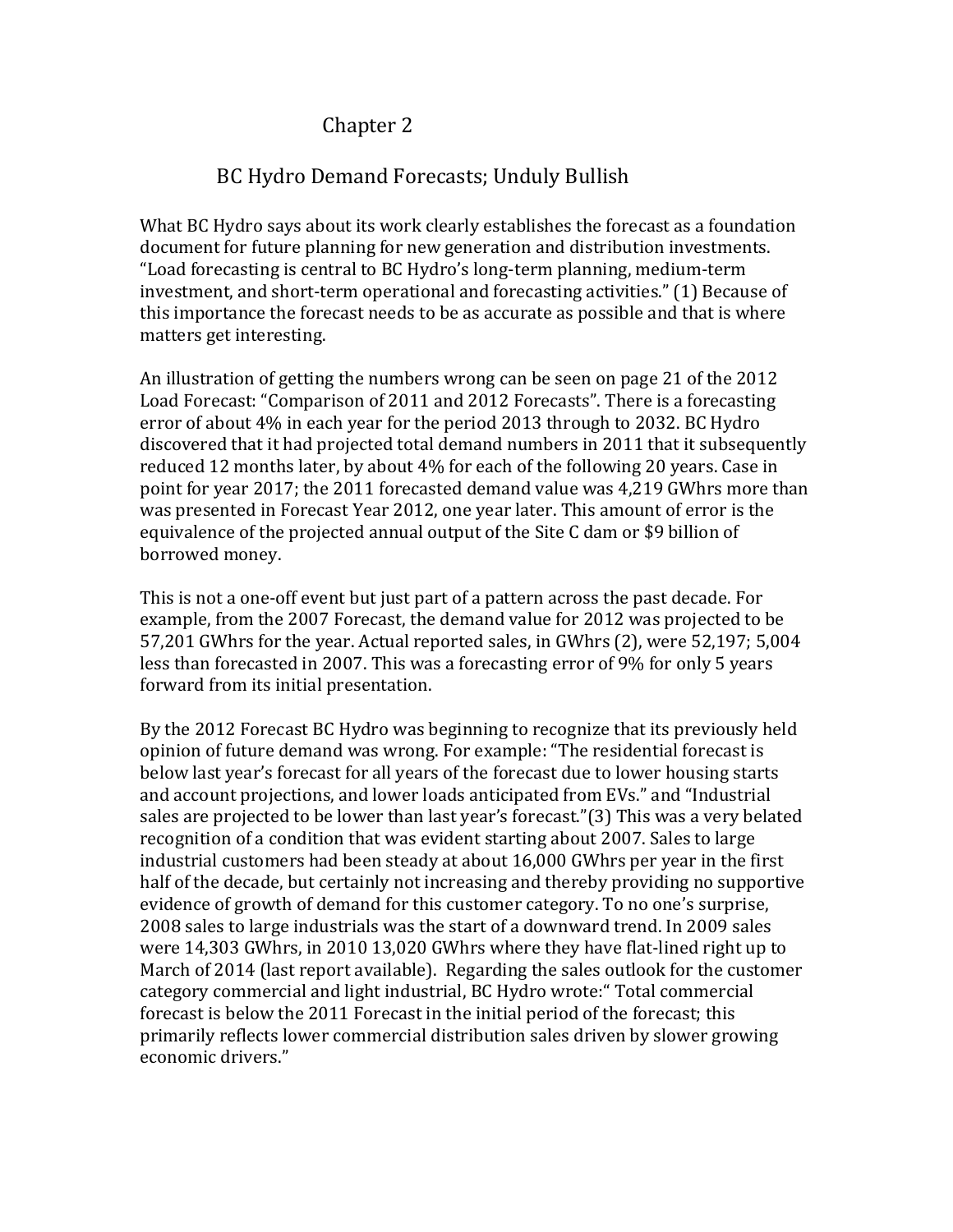Now dear reader you might rightly ask yourself why has and does BC Hydro gets its forecasting wrong. The answer or answers are not so easy to discern but they are most likely because of using model entry data of poor quality, thereby compromising projections. For residential customers the "forecast is the product of accounts and use per account. The account forecast is driven by projections of regional housing starts." For commercial customers "The key drivers of these enduse models are regional economic variables (i.e., commercial output (Gross Domestic Product (GDP)), employment, retail sales, and non-economic variables such as weather and average stock efficiency of the various end uses of electricity." For large industrial customers: "GDP growth projections are used to develop the forecast." (4)

Common to all customer categories is the forecast for Gross Domestic Product (GDP). This is where BC Hydro loses control by taking the GDP outlook from the BC Ministry of Finance. The Government's outlook on GDP has been consistently bullish, simply because its preparation has too large a political dimension. Government budget presentations universally project an increase for year-two greater than for the upcoming year. To do otherwise would be a career ending action.

As to the residential forecast it focuses on the outlook for meter installations. People are the consumers of electricity not addresses of meters. It was clear from the evidence presented at the hearing on the installation of the "smart meter" that one customer sometimes had multiple meters. In urban areas, where real estate prices have increased dramatically, population densification has been a trend, meaning that more than two people can often be behind one meter. BC Hydro does prepare their forecasts being mindful of price elasticity. Resistance to higher rates and ones destined to increase at accelerating rates, has possibly not been adequately appreciated by BC Hydro. An additional driver used by BC Hydro when preparing the forecast of residential demand is "personal income". There are two factors that degrade the use of personal income data. The first is the trend of exporting highincome, value-added jobs from the province. The second is the progressive increase in service fees and rates that shrink disposable incomes. Decreasing ridership on BC ferries is a good example of this dynamic.

There is no argument that BC Hydro does not have a history of wrongly exaggerating the outlook for electricity demand. This could be because some of the input data for its modeling are politically contaminated. The construction of Site C, a \$9 billion matter using borrowed money, is not even close to having the support of a believable forecast of demand. The sloppy business case for this dam is a disgrace and an insult to the citizens of BC.

(1) BC Hydro Electric Load Forecast: 2012; page 7

(2) BC Hydro Annual Report for Fiscal 2012

- (3) BC Hydro 2012 Load Forecast; page 11
- (4) Ibid; page 8